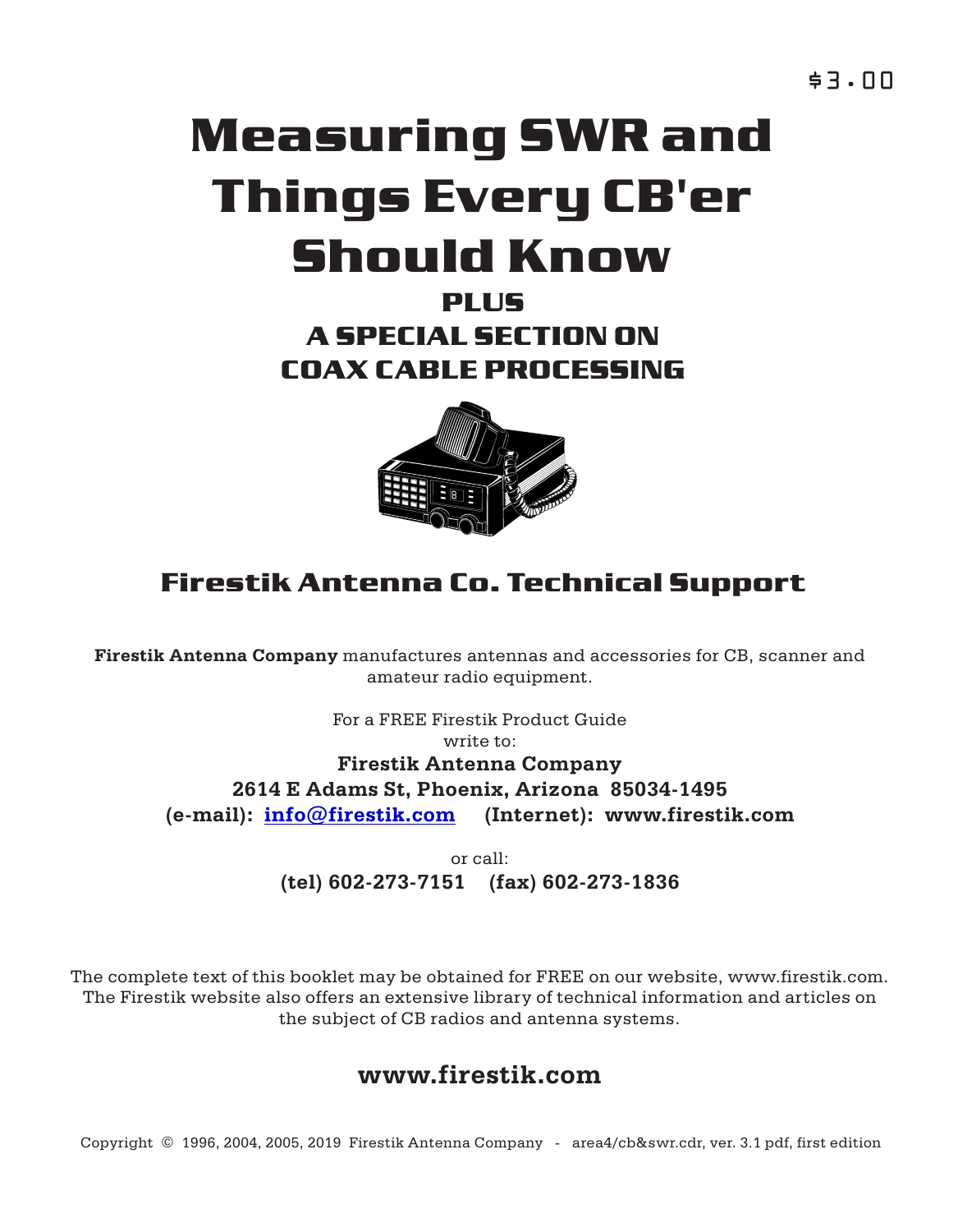### **SWR TESTING OF MOBILE TRANSMIT ANTENNAS**

SWR (standing wave ratio) is a term every CB'er should know. SWR (measured with an SWR meter) shows you how well your coax, antenna mount, ground plane and antenna match the output capability of your CB radio. It is a ratio of maximum voltage(current) to minimum voltage(current). Generally speaking, the lower the ratio the better. Defective or inferior components, bad installations and antennas not tuned to the specific location on the vehicle increases the SWR. You should strive to achieve a ratio below 2:1 (2 to 1) on all channels.

Before measuring and setting SWR, it is helpful to know some of the things that can cause problems. Spend a few minutes to read this entire pamphlet and you will go into your project with valuable knowledge. It could save you a lot of time, effort and possibly, money.

\* \* \* \* \* \*

Unlike receive only antennas (AM/FM radio, TV, scanner), antennas that transmit require tuning. Antenna manufacturers can supply you with an antenna that is pre-tuned to the general frequency of the intended equipment, but they cannot promise you perfect performance "out of the box". The six needed components for a mobile installation are the radio, power feed, coaxial cable, antenna mount, antenna, and ground plane (counterpoise). Even if the manufacturer supplies you with an entire kit (coax, mount & antenna), this, in most cases, leaves you without the counterpoise requirement. There is an exception to this general rule; antenna systems that use the coax cable as a counterpoise. These no-ground-plane kits are generally marketed to owners of fiberglass vehicles. However, for most applications, the mobile antenna will use the vehicle's body as counterpoise. Unless otherwise stated, the following information pertains to installations that DO NOT use coaxial counterpoise antennas.

The vehicle, in mobile installations, is just as important as the antenna and other components. The antenna is the radiating unit, the vehicle is the reflecting unit. All transmit antennas need a reflective unit. What effect does the vehicle have? Plenty! If you were to install and tune your antenna on a bumper mount then move it to the roof, you would see a change in the SWR. This is due to the change in the antenna's position relative to the vehicle surface. Location is important.

It isn't always feasible, or practical to mount the antenna in the optimum position on any vehicle. Nonetheless, whenever you set aside performance for convenience, you will need to settle for what you can get. Regardless, plan on tuning your antenna. Tuned antennas will give you the best performance you can expect from an antenna mounted in any given location. Most of all, remember that untested installations can cost you big bucks. Operating transmitting radios when the SWR is over 3:1 can damage the radios circuits. Always check your SWR and tune your antenna.

There is a lot to know about transmitting antennas. Even if you have your system installed by a professional, it is helpful for you to know what can effect its performance. The following list was compiled from 40 plus years of technical support files. It represents the areas where most of the performance robbing problems crop up. We highly recommend that you read it. The problems and solutions came from real life situations. Starting with knowledge is always better than learning from disappointment. A step by step SWR measuring and antenna tuning procedure follows this very informative list.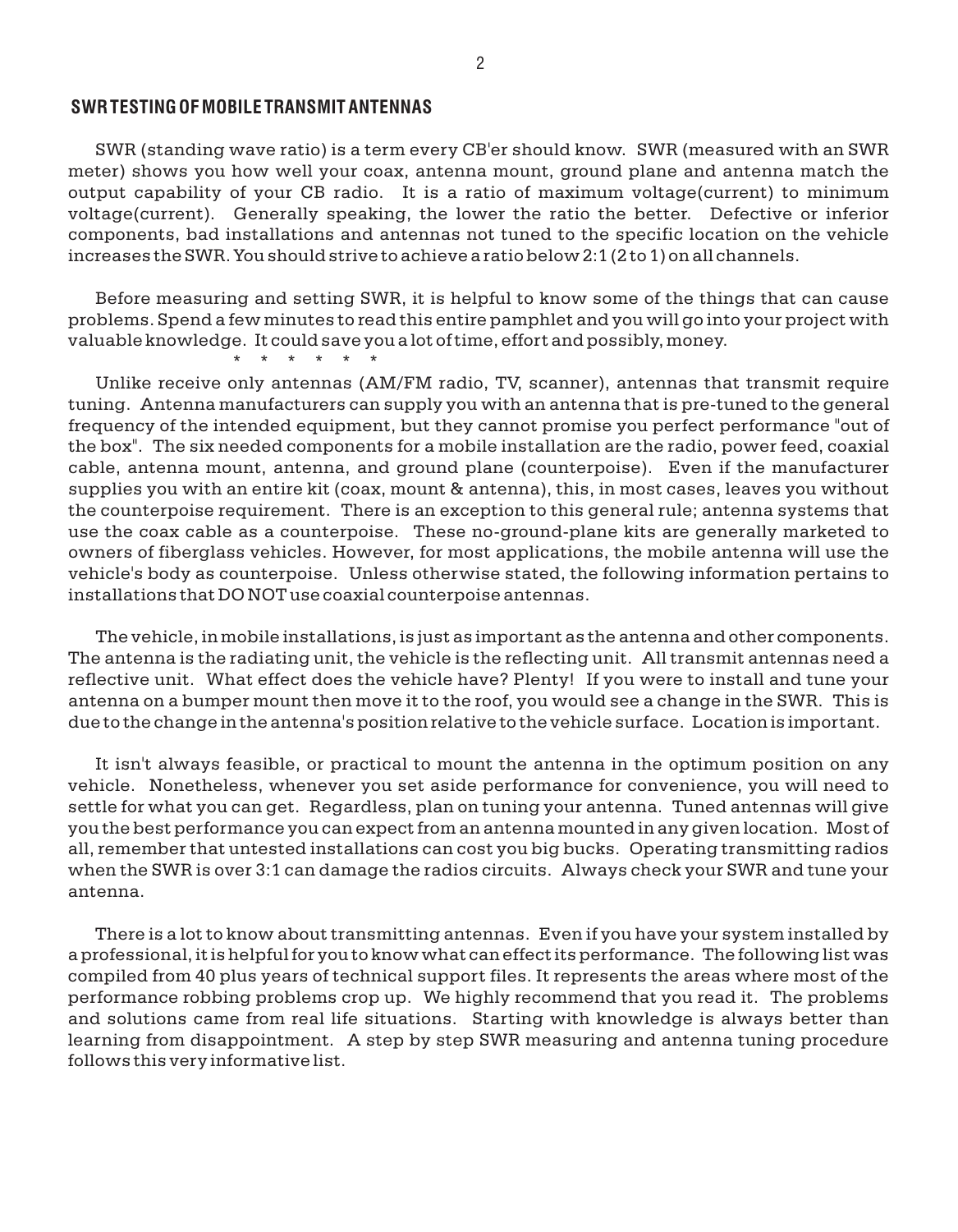# **THINGS EVERY CB'ER SHOULD KNOW**

1 Every industry has its bottom dwellers. We cannot protect you from them. Consumers who make decisions based strictly on price, or on what someone says instead of what they can do, will generally fall prey to the bottom dwellers.

2 Beware of information from "experts" (real or self-proclaimed). There is antenna theory and there is antenna reality. We have yet to see a vehicle that simulates a lab. While theory is a good starting place...experience is the only place to end up. The best book on theory might produce the worst antenna you could own.

3 Some "experts" may "claim" 5/8 wave mobile antennas are not possible because they would need to be 23 feet high. They are wrong! Physical length and ground wave performance are not the same. If you ever hear someone make that claim, ask them how a handheld CB can have a 1/4 wave antenna 8 inches long and 1/4 wave mobile antennas from 12-60 inches long in spite of the fact that a physical 1/4 wave is 108 inches.

<sup>4</sup> Never key up or attempt to operate your CB without a working antenna or "dummy load" (nonradiating antenna simulating device) connected to the radios antenna jack, unless you have extra money to buy another radio.

<sup>5</sup> All mobile and base transmitting antennas need counter-poise, more commonly called ground plane. The antenna is the reactive unit, the ground plane is the reflective unit. Neither is more important than the other. In mobile installations with standard antenna systems, the vehicle metal (body, frame, etc.) acts as the ground plane. In "no-ground plane" systems, the coax shield is used for counterpoise.

<sup>6</sup> Most, but not all, manufacturers pre-tune their mobile antennas on a test bench. **To protect your radio's circuitry and achieve optimum performance, mobile transmitting antennas (CB, amateur, etc.) need to be tuned on the vehicle.**

7 Before transmitting, you should check your antenna system for shorts or opens. If you have continuity between the center pin of the connector and the outer threaded housing you may have a short. Don't transmit! If you do not find continuity between the center pin of the coax and the antenna base, you have an open. Fix it. (See "Testing Continuity", p.12) **Exceptions:** Some base loaded antennas use a center tap design and there will be continuity from ground to center conductor. Also, **Firestik "No Ground Plane" antenna kits will have coaxial center pin to ground continuity.**

8 SWR that pegs the needle on all channels almost always indicates a short in your antenna system. Do not attempt to tune the antenna until the short is fixed. Operating with high SWR will probably damage your CB's internal circuits.

<sup>9</sup> Make sure that the antenna you are using is the right antenna for your application. Don't use a TV antenna or an AM/FM antenna for your CB. Do not operate your CB without an antenna or dummy load.

10 Transmitting antennas are sensitive to objects in their "near field of radiation." Tune your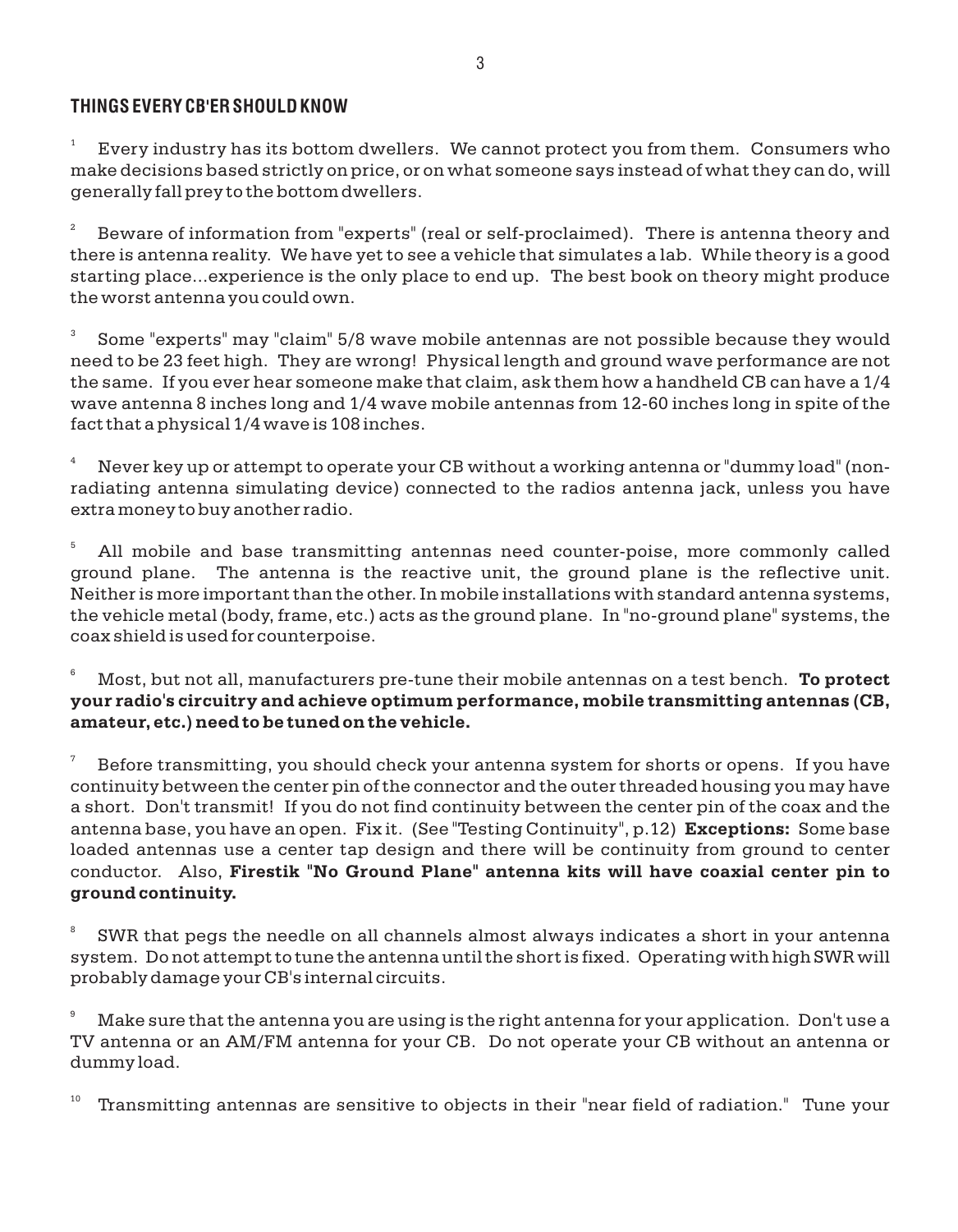antenna(s) in an open area. Never tune inside or next to a building, near or under trees, near or under power lines, and never with a person holding or standing next to the antenna. Try to simulate normal operating conditions.

11 If you mount two or more antennas close to each other, you will alter the transmission patterns of each one. The affect may be either positive or negative. We recommend that a minimum of 24" exist between your CB antenna and other types of antennas.

12 Your radio cannot tell one component from another. As far as the radio is concerned, the coax, stud mount, mounting bracket, antenna and vehicle is ONE unit. Don't be too quick to fault your antenna until you are sure that all of the other components have been given equal consideration.

 $13$  Of all antennas returned to Firestik for warranty service, 75% show no signs of being tuned to the vehicle. All antennas should be checked prior to use. Most will require some adjustment. Less than 3% of all returned antennas have actual performance causing problems. Of those, half of the problems are user or installer created. High SWR and other performance problems are 20 times more likely to be caused by bad coax, bad connections, shorted mounts, poor installation location or faulty test meters.

14 In almost every instance, once you get the same SWR reading on channels 1 and 40, further antenna tuning will not improve the readings. If the SWR is still over 2:1, you have other problems to conquer. **Exception:** There are rare occasions when the ground plane is so small or large that the system is way out of phase (especially with high-performance antennas). If you have high SWR on all channels and have confirmed that you have no opens or shorts in the feedline, try making a small tuning adjustment in the antenna. There are times when the SWR will drop equally across all channels under unusual ground plane conditions. If you find this to be the case, carefully adjust the antenna.

15 SWR that is high on all channels (over 2:1 but not pegging the needle) after the antenna has been tuned normally indicates a ground plane, chassis ground or coax cable problem.

16 The doors, mirrors, spare tire racks, luggage racks, etc. on many vehicles are insulated from a good ground with nylon or rubber bushings. This also stands true for fiberglass vehicles. Make sure that your antenna mount is grounded, even if it entails running a ground strap to the nearest chassis metal location. Bad hard ground at the mount generally equates to less than optimum performance. **Exception:** No ground plane antenna kits do not require a grounded mount.

17 If you are hearing whining noises from your radio while your vehicle is running, it is probably due to "dirty power" being supplied to the radio. Under dash power may be more convenient, but the "cleanest" power will be found by running the radio's power leads straight to the battery.

18 You can never buy coax cable that is too good for your system. Never compromise quality for cost when purchasing coax. Your best bet is to stick with coax that has a stranded center conductor and 90% or higher shielding. Avoid solid center coax for mobile installations.

Most manufacturers of high performance antennas recommend a specific length of coax cable. If your antenna manufacturer suggests a specific length, give priority to that recommendation.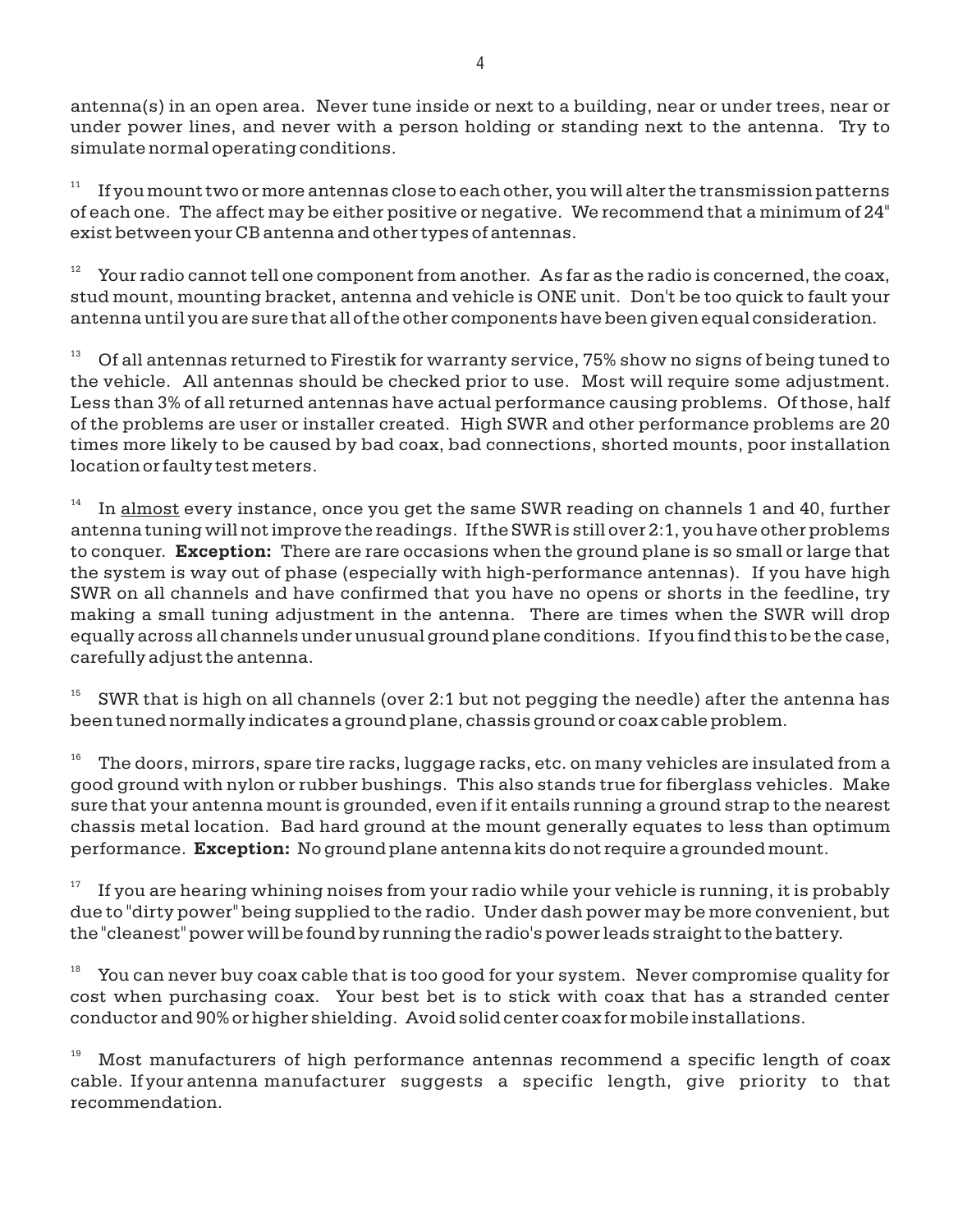20 If your ground plane is good, your mount is grounded and, your antenna is favorably located, coax length rarely becomes an issue. But, if one or more mismatches occur, you may find high SWR. This can often be corrected by using an 18 foot length of high quality coax.

21 Excess coax between your radio and antenna mount should never be wound into a circular coil of less than 12" in diameter. Doing so can cause system problems. Your best option for handling excess coax is to serpentine the cable into a 12 to 18 inch oblong figure-8. Secure the coax in the center with a wire-tie and tuck it away.

22 Single antenna installations require coax with approximately 50 ohm's of resistance (RG-58/U, RG-58 A/U or RG-8X). Dual antenna installations require the use of 72 ohm cable (RG-59/U or RG-59 A/U).

<sup>23</sup> Coaxial cables with foam (polyfoam) center conductor insulation should be your last choice for use on mobile (vehicle) installations. Even though it will work initially, it has limited life and does not stand up to the conditions encountered in the mobile environment. Choose coax with polyvinyl insulation when doing mobile installs.

 $24$  Coax cables should never be cut and spliced together like common electrical wire. Line losses will occur.

 $25$  Coaxial cable with holes in the outer insulation, severe bends, or door, trunk or hood caused pinches will cause performance problems. Treat your coax with care.

26 If you live in an area where rain and/or sleet is common, wipe your antenna down with a rag that has been coated with WD-40, Armor-All, Pledge, light oil, etc. This trick prevents ice build up that can overload and cause your antenna to break. In an emergency use butter, cooking oil or anything else that will repel water.

<sup>27</sup> When tuning your antenna(s), make sure that you do so with the vehicle doors, hood and trunk closed. If left open, they can cause inaccurate SWR readings. Try to simulate actual operating conditions.

 $28$  Mobile antennas, for best performance, should have no less than 60% of their overall length above the vehicle roof line. For co-phased antennas to perform optimally, the area between the top 60% of the two antennas should be unobstructed.

29 Remember, all transmitting antennas need ground plane (counterpoise). Base antennas, much like "no ground plane" antennas, build it in. Do not use mobile antennas for base station applications unless you know how to build your own ground plane.

30 If you are installing a single antenna on one side or the other of your vehicle, best on-the-road performance will be realized if the antenna is on the passenger side of the vehicle **except** when pulling large trailers (driver's side).

 $31$  Co-phased (dual) antenna installations create a radiation pattern that favors communication directly in front and back of the vehicle. This is why co-phase systems are popular with people who do a lot of highway driving. Co-phase antennas must be center or top loaded. Top loaded antennas are the best.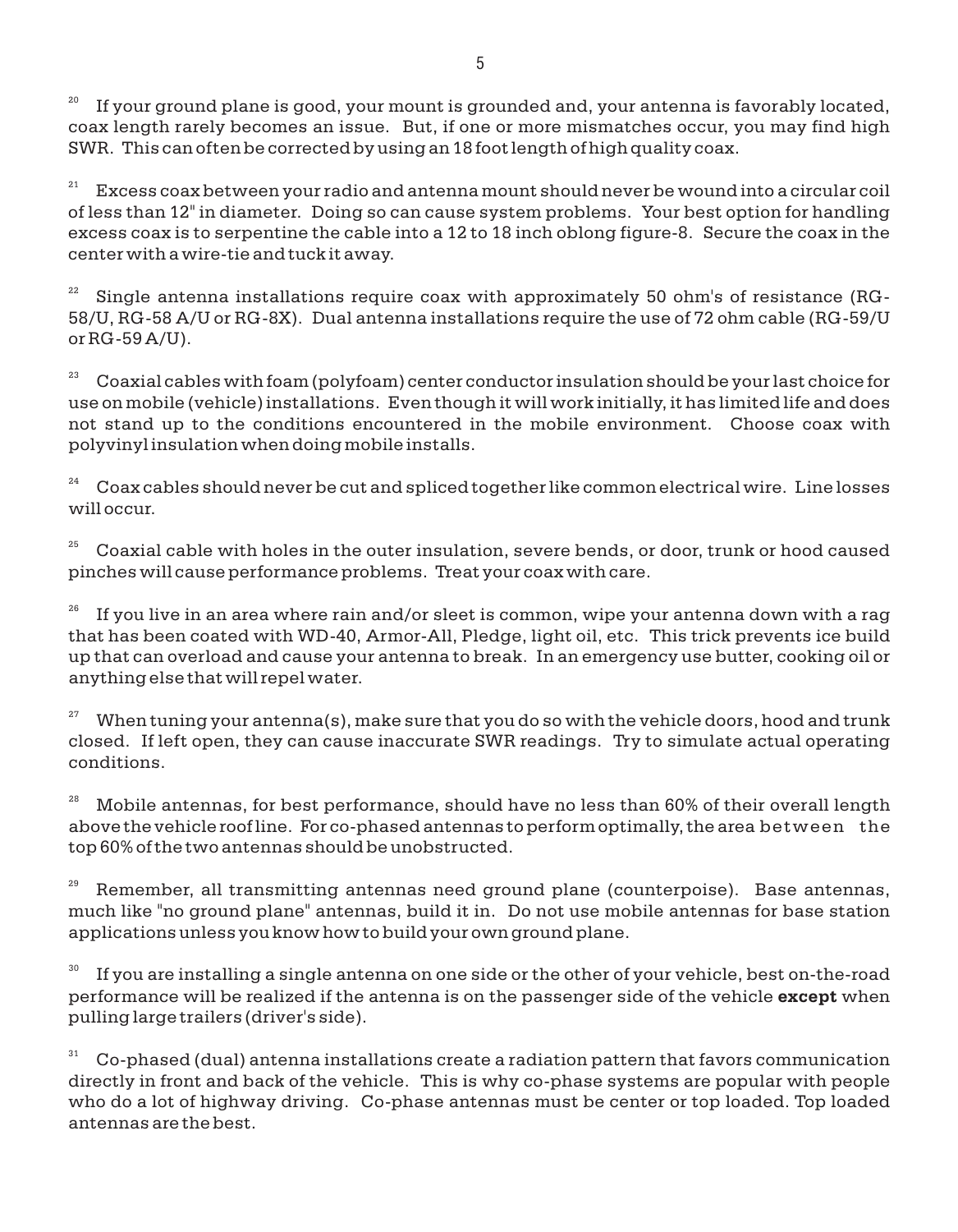32 Some people believe that co-phased antennas must be separated by a minimum of nine (9) feet. We have successfully used co-phase antenna systems with spacing as little as four (4) feet. Space alters the pattern and not always negatively. Each vehicle will be different.

<sup>33</sup> Co-phase antennas can improve performance on vehicles that lack good ground plane characteristics (fiberglass motorhomes, trucks, etc.). Instead of using available metal to reflect the radiated energy, the antennas use each others field. Chassis grounded mounts are still required.

 $34$  When tuning co-phased antennas (dual), it is best to adjust both antennas an equal amount to maintain equality in their individual resonant frequency.

 $35$  On a co-phase system, if you try to tune each antenna independently using RG-58 type coax and then connect them to the co-phasing harness, you will almost always find that they will appear electrically short as a set. We recommend that you first assemble the entire system. Take all measurements and make all adjustments with both antennas in place.

36 If you are experiencing SWR that is high across the entire band and have eliminated shorts, opens, groundless mounts and coax as potential problems, suspect lack of ground plane. Try adding a spring or disconnect to the antenna base. In some cases, the repositioning of the antenna in relation to available ground plane will solve the problem. Some installs may require a longer antenna.

 $37$  One of the greatest benefits of the FS series (patented tunable tip) antenna is noted when there is lack of available ground plane. If the tuning screw reaches its "maximum out" position before satisfactory SWR is realized, a common 1/4-20 threaded bolt or screw of a longer length can be used to replace the supplied tuning screw. If the vinyl cap is too short to remain in place, the user can disregard it or clip a hole in the top for the longer screw to pass through.

38 In rare instances, like antennas mounted in the middle of a metal van roof, excess ground plane can cause a problem. This usually shows up as high SWR across the band. In these cases, a tunable tip antenna may not be the best choice. The reason being, the antenna is too long and the tunable tip cannot adjust down far enough (see line 39). If you suspect this, an antenna that wire can be removed from will usually fit the bill (i.e. KW or RP series).

39 There may be situations when a tunable tip will bottom out before optimum tuning is achieved. If this happens, try removing the knurled jam nut and finger tighten the tuning screw against the o-ring. If still too long, remove the tuning screw altogether. If total removal causes the antenna to go short, cut the tuning screw in half and re-insert it into the tuning extender and re-test. The following items on the FS Series "tunable tip" antennas, when removed, will have an effect on SWR (in order from least effect to most effect). O-ring, jam nut, tuning screw mass (cutting off length), vinyl cap (removal), tuning screw complete.

#### 40 **The vinyl cap on any "tunable tip" Firestik antennas is optional. However, your antenna needs to be tuned as it will be used . . . with or without the tip.**

 $41$  Magnetic mounts should be used in temporary situations only. If you leave them in the same spot for a long period, the paint will not age like that of the uncovered areas and/or moisture will be trapped between the mount and vehicle causing rust or discoloration. Periodically lift the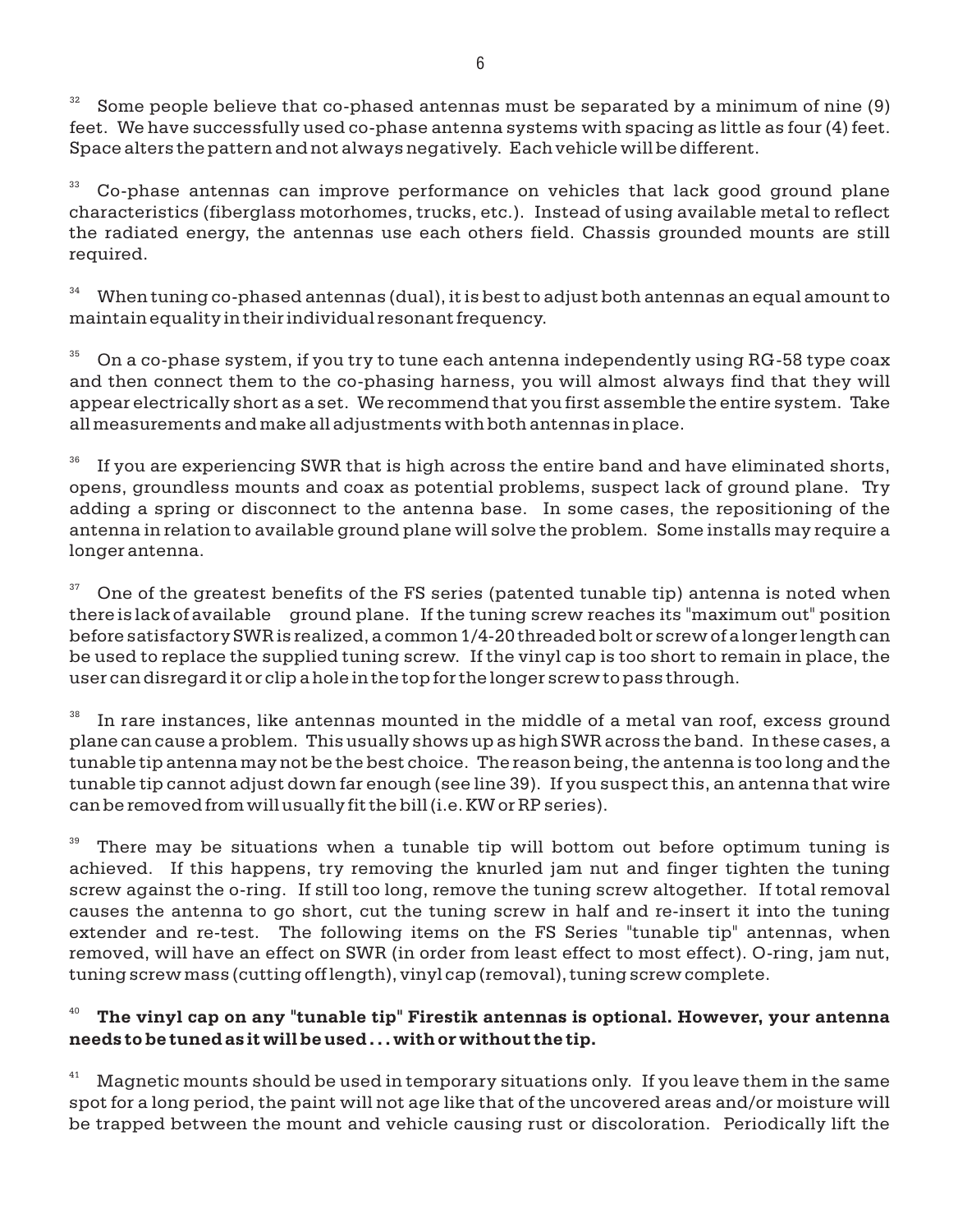magnet and gently clean off the underside of the magnet and the vehicle surface.

42 It is a bad idea to use magnetic mounts and amplifiers together. Magnetic mounts rely on capacitance grounding. This situation can literally cause the paint under the mount to bubble or discolor due to excessive heat build up.

 $43$  On wire-wound antennas that require wire removal for tuning purposes, best overall performance will be achieved by keeping the loose end of the wire pressed down tightly against the wire coil. If you use power amplification on top loaded antennas and do not process the end of the wire load so it can dissipate its heat into other adjacent coils, you can melt the tip of the antenna.

<sup>44</sup> Generally speaking, center loaded antennas perform better than base loaded antennas, and top loaded antennas perform better than all. For any given antenna design (base, center or top loaded), the taller the antenna the better. With length comes a wider bandwidth (lower SWR across more channels), more power handling capability and overall performance increases.

 $45$  When ultimate mobile performance is desired, function should be given precedence over mounting location convenience and appearance.

 $46$  Don't confuse SWR with overall performance. You should seek SWR of 2:1 or lower on channel 1 and 40, but keep in mind that best performance may not be found at the lowest SWR readings. For the most part, if you get your SWR below 2:1, on both ends of the band, don't be overly concerned about using meter tricking procedures that bleed off energy.

47 The SWR meters built into CB radios are often okay for general readings, but are rarely sensitive and/or accurate enough for fine tuning of antennas. In some cases, SWR readings may be grossly inaccurate.

48 Firestik has tested literally hundreds of SWR meters. A large percentage of these have shown to be off by 0.3 to 0.7 when compared to a piece of certified equipment. There is no standard among production meters. However, unless a unit is defective, most will indicate the most serious problems that you might encounter.

Aside from cost, the type of wire used in or on antennas (copper, silver, aluminum, gold, tinned, etc.) has negligible effect on antenna performance. The antenna must be designed to resonate with the wire type and gauge chosen by the designer. However, larger wire gauges will normally increase the bandwidth and heat dissipation abilities of the antenna.

 $50<sup>50</sup>$  Copper is 55% better than aluminum, 27% better than gold and 578% better than tin insofar as conductivity is concerned. Silver will conduct AC/DC current less than 2.5% more efficiently than copper, but the cost to performance is generally unjustified, and any gain, as RF transmission is concerned, is negligible.

51 If devices other than an SWR meter are going to be used between the CB radio and antenna, always tune the antenna system first without that device in line. If SWR is high with the other device in line, you will know where the problem is.

52 In "no ground plane" systems, it is best to choose a system that terminates the coaxial ground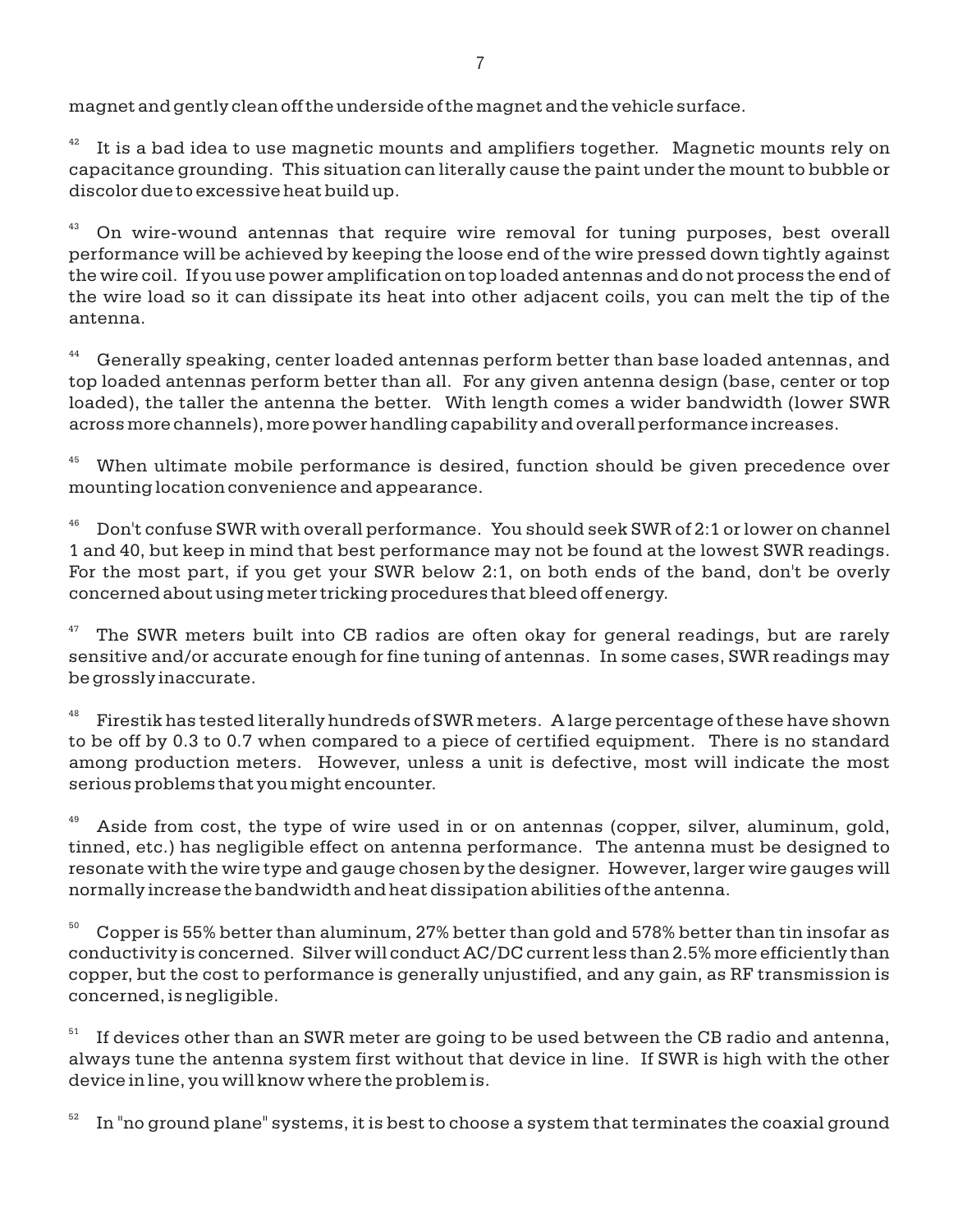at the radio end of the cable. These systems are far less reactive to cable routing errors and will almost always outperform systems that are terminated at the antenna base or antenna end of the coax.

 $53$  Cables and antennas from standard & no-ground plane kits are not interchangeable. The "No Ground Plane" antennas from Firestik have a yellow band near the base.

 $54$  Wire wound antennas with a plastic outer coating will greatly reduce audible RF static when compared to metal whip antennas.

55 Firestik antennas work best with Firestik stud mounts due to the matching tapers that secure the antenna to the stud mount. Gently tighten permanent antennas with a wrench.

56 If you use mirror mounts and often find yourself in areas with overhead obstructions, tighten the bolts just enough to keep the antenna vertical at highway speeds. If the antenna contacts something overhead, the mount will rotate on the mirror arm and protect your antenna.

57 If you use long antennas and find that they bend too far back at highway speeds, tilt them forward if possible. When under a wind load, they will end up in a relatively vertical position.

# <sup>58</sup> **On antennas topped off with a vinyl tip, make sure that you take your SWR measurements with the tip in place. If you tune your antenna with the tip off and then reinstall the tip, your SWR will change.**

<sup>59</sup> Without advocating the use of power amplifiers or unauthorized channels, take note that the Firestik II tunable tip antennas have a fairly large metal tip that broadens the bandwidth and dissipates a considerable amount of heat.

60 It is illegal to use power amplifiers with CB radios. It is illegal to "tweek" the radios internal circuits to increase output power. The transmitter power of a legal, FCC certified CB radio is 4 watts AM.

61 If having one antenna for CB/AM/FM is appealing, use a CB antenna and a splitter that allows it to be connected to your AM/FM radio. Devices that let you use your AM/FM antenna for CB use will leave you disappointed.

 $62$  On a budget? Buy a cheap radio and a good antenna. Aside from added bells and whistles, all CB's are FCC regulated to transmit no more than 4 watts of power. A good antenna on an inexpensive radio will almost always outperform a bad antenna on an expensive radio.

63 Beware of the wire wound mobile antennas mentioned in ads that claim them to be "full-wave" or "wave and a half". At best, you are being deceived by the misleading association of wire length to actual performance characteristics. Wire length, for all intents and purposes, is irrelevant. With "very" few exceptions, antennas must function as a 1/4 wave or 5/8 wave to be useful on mobile installations. For example, Firestik and Firestik II antennas between 2 foot and 5 foot have a radiation pattern similar to a 5/8 wave reference antenna. However, wire lengths range from 20 feet to 32 feet (0.6 to 0.9 of a full wave length). If wire length was relevant, each antenna would need 22.5 feet of wire.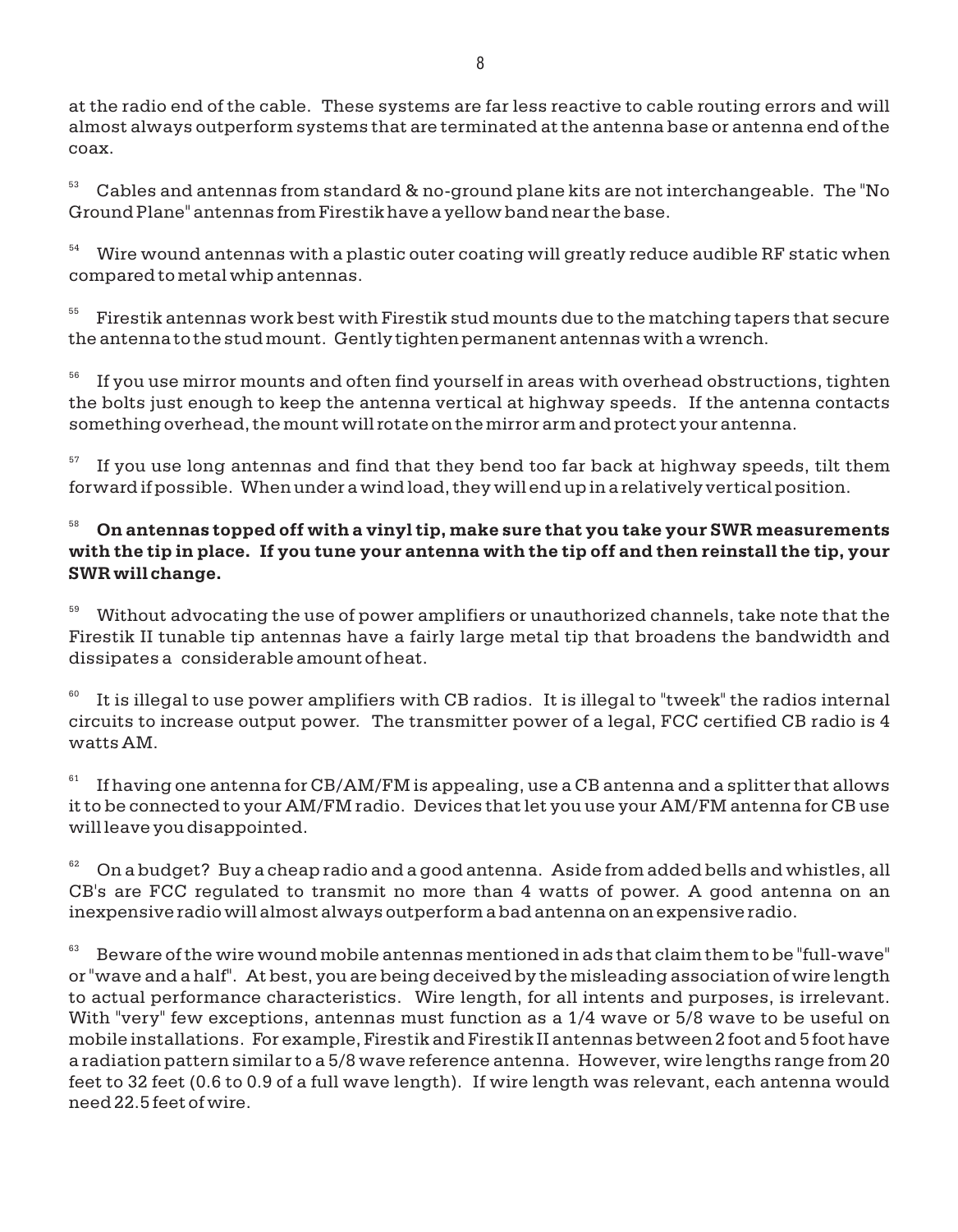#### **SETTING THE SWR OF YOUR ANTENNA**

SWR (standing wave ratio), is a measurement of how efficiently your antenna system will radiate the power available from your radio. In simple terms, your radio would like to radiate all of its power, but can only do so if the other components cooperate. Bad coax and mounts, or inefficient antennas and ground plane can cause system bottlenecks. The easiest way to understand the concept is to think of it in terms of water flow. That is, if you put a one inch faucet on a two inch pipe, your potential output will be restricted by the one inch outlet. So goes antenna systems. Setting your antennas SWR will reduce the restriction of radiated power.

If all radios only transmitted on one channel, it would be a much easier task to design antennas. As it is, on CB alone, there are 40 channels to contend with. Mobile antennas can only be made to resonate at one specific frequency (channel). The goal of the antenna manufacturers is to build the antenna to resonate at a frequency in the middle of the available band (channel 19 on CB) and make it broad-banded enough to keep the off-frequency related SWR at the two extreme ends of the band below 2.0:1. It should be noted that if you communicate on one or two adjacent channels anywhere within the band, you can tune your antenna to achieve optimum performance on those channels. Most people, however, prefer to use the entire bandwidth when tuning.

#### **THINGS YOU WILL NEED**

1. Knowledge of what not to do .... read previous section.

2. Properly installed antenna system (mount, coax and antenna) that was made for the type of radio you will be using and has been tested for shorts and opens in continuity. (See "Testing Continuity", p.12)

- 3. Functional radio.
- 4. SWR meter. (See "SWR Meter Hook-Up", next page)
- 5. Short piece of coaxial cable (jumper) with PL-259 connectors on both end.
- 6. Piece of paper and a pen or pencil.

### **THE SET UP**

If already connected, disconnect the coaxial cable from the radio. Connect the coax cable that normally connects to the back of the radio to the SWR meter connector marked "Antenna" or "Ant". Now, connect one end of the jumper cable to the back of the radio and the other end to the SWR meter connection marked "Transmitter" or "Xmit". Your SWR meter is now in series (in-line) with your radio and antenna.

Since you've already read the previous parts of this pamphlet, you should now have your vehicle in an open area, with all doors closed. Turn your radio on and tune to channel one or the lowest channel on your radio. If your radio has side band operation, make sure you are in AM mode before doing SWR tests.

The following assumes that your SWR meter has a standard set of switches, knobs and meters. That is, there will be at least one switch with the marking Forward (FWD or CAL) in one position and Reference (REF or SWR) in the other. There will also be a knob or sliding controller marked "Set" or "Adjust". Most meters come with full instructions. If the common configuration does not match your meter you will need to rely on the meters manual for assistance.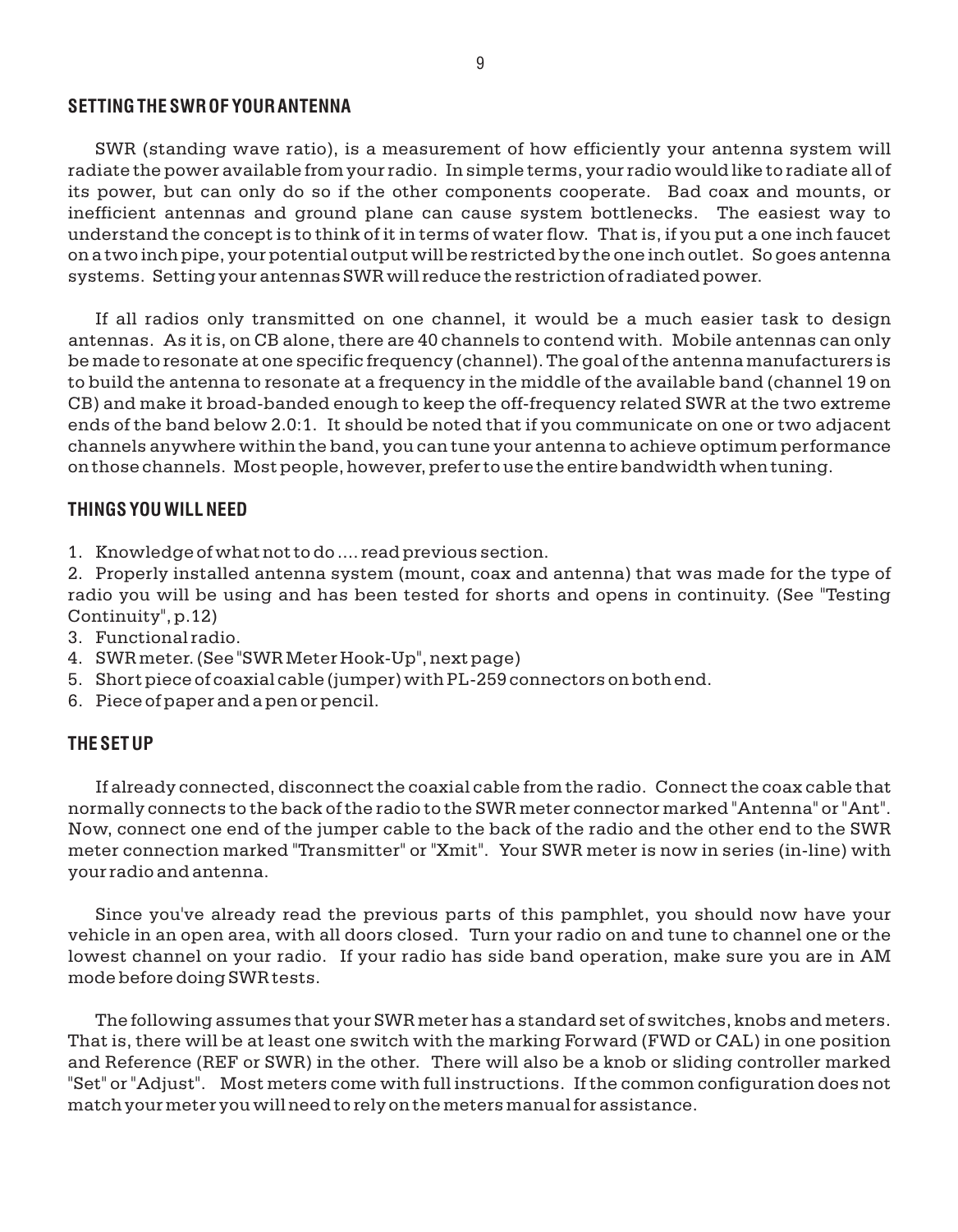

With the radio on the lowest channel (1 on CB) and the SWR meters switch in the (FWD or CAL) position, depress the transmit switch (key-up) located on the microphone. While holding the unit in this transmit mode, adjust the meter needle to the set(cal) position using the Set or Adjust knob on the meter. As soon as the needle is in alignment with the corresponding mark on the meter face, flip the switch to the (REF or SWR) position. The meter is now showing your SWR on channel one. Note the value and quickly release the microphone switch. Record this reading on your paper to the nearest 1/10th ( i.e. 1.8, 2.3, 2.7, 1.4, etc.).

Now, switch your radio to the middle channel (19 on CB). Place the meter switch in the (FWD or CAL) position, depress the microphone switch and adjust the meter to place the needle on the Set position of the meter face. Once in the set position, place the meter switch in the (REF or SWR) position and note the reading. Release the microphone switch and write this value down to the nearest tenth of a point. Note: If your antenna system is closely matched to the radio you may get little or no movement from the meter needle on this channel. This is normal.

Finally, place your radio on the highest number channel (40 on CB). Place the meter switch in the (FWD or CAL) position, depress the microphone switch and adjust the meter to place the needle on the Set position of the meter face. Once in the set position, place the meter switch in the (REF or SWR) position and note the reading. Release the microphone switch and write this value down to the nearest tenth of a point.

With these three readings, you can determine many things about your system:

\* If SWR on channels 1, 19 & 40 is below 2.0, your radio can be safely operated on any channel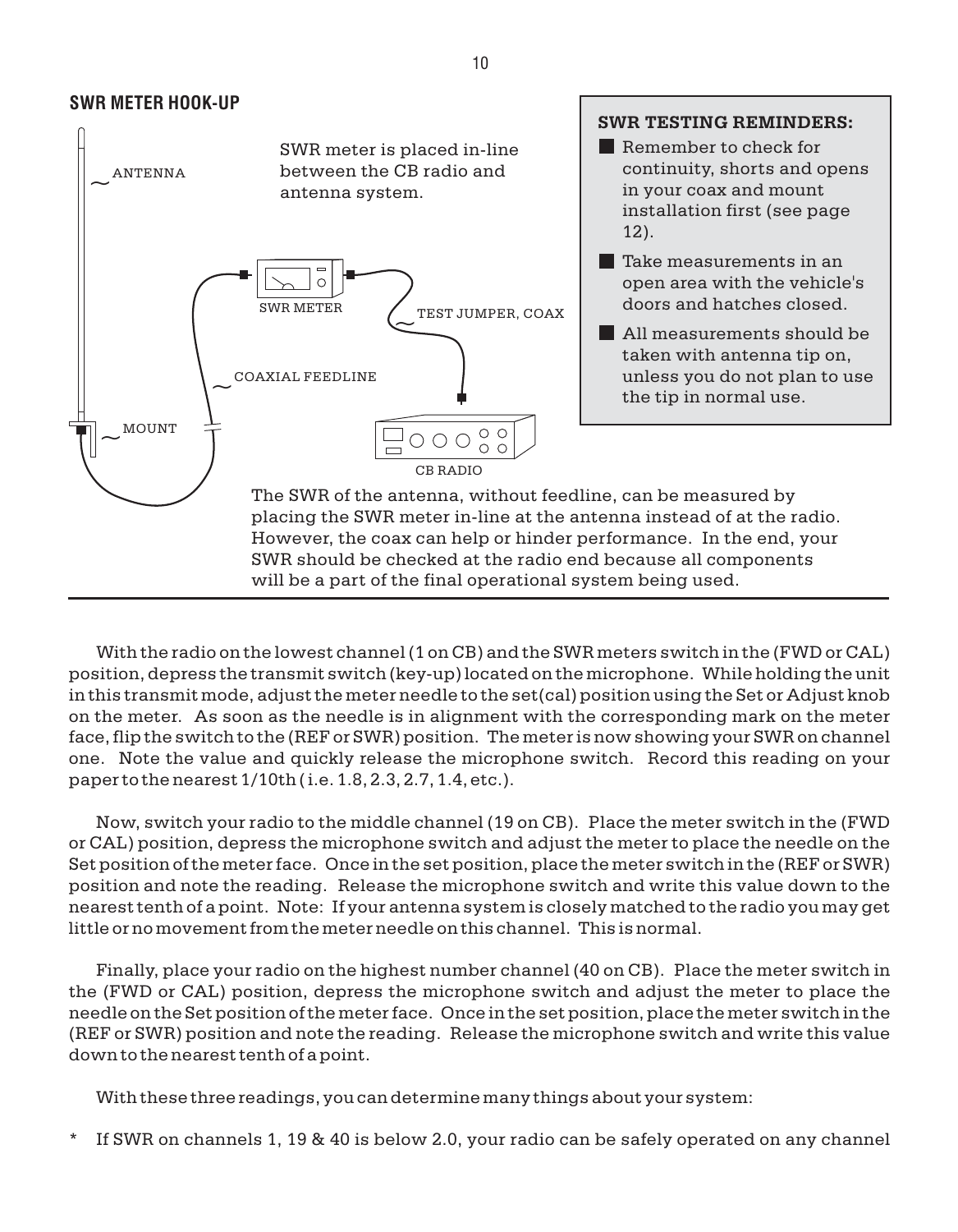without causing damage to the radio's circuitry.

\* If SWR on all channels is above 2.0 or slightly into the "red zone" (normally over 3.0), you may be experiencing coaxial cable reaction (bad quality, wrong length, etc.), insufficient ground plane, or you have an ungrounded antenna mount.

\* If SWR is deep into the "red zone" on all channels, you probably have an electrical short in your coax connectors, or your mounting stud was installed incorrectly and is shorted. DO NOT USE YOUR RADIO UNTIL YOU HAVE FOUND THE PROBLEM.

\* If SWR on the lowest channel is higher than it is on the highest channel, your antenna system appears to be electrically short. See the following section title "Adjusting Short Antennas".

\* If SWR on the highest channel is higher than it is on the lowest channel, your system appears to be electrically long. See the following section titled "Adjusting Long Antennas".

# **ADJUSTING LONG ANTENNAS**

If the SWR on channel 40 is greater than that on channel 1, your antenna is considered to be "LONG" and reduction of physical height and/or conductor length will correct this situation. Depending upon antenna model, this entails screwing down the tunable tip (Illustration  $#1$ : Firestik II, Firefly), or, removing the tip, making short slits in the plastic covering and unwinding and clipping off wire (Illustration #2: Firestik, Road Pal).



*NOTE: The shorter the antenna, the more sensitive it is to adjustments. For example, removing two wire turns on a 4 foot antenna might move the SWR by 0.3; the same amount removed from a 2 foot antenna may move the SWR by 1.0. Make smaller adjustments on shorter antennas.*

# **ADJUSTING SHORT ANTENNAS**

If SWR on channel 1 is greater than that on channel 40, your antenna is considered to be "SHORT" and increasing the physical and/or electrical length of the antenna is required to correct this situation. Because we make our antennas extra long, readings which indicate "Short" normally stem from ground plane deficiency (lack of vehicle metal surface for the antenna to reflect its signal from). This condition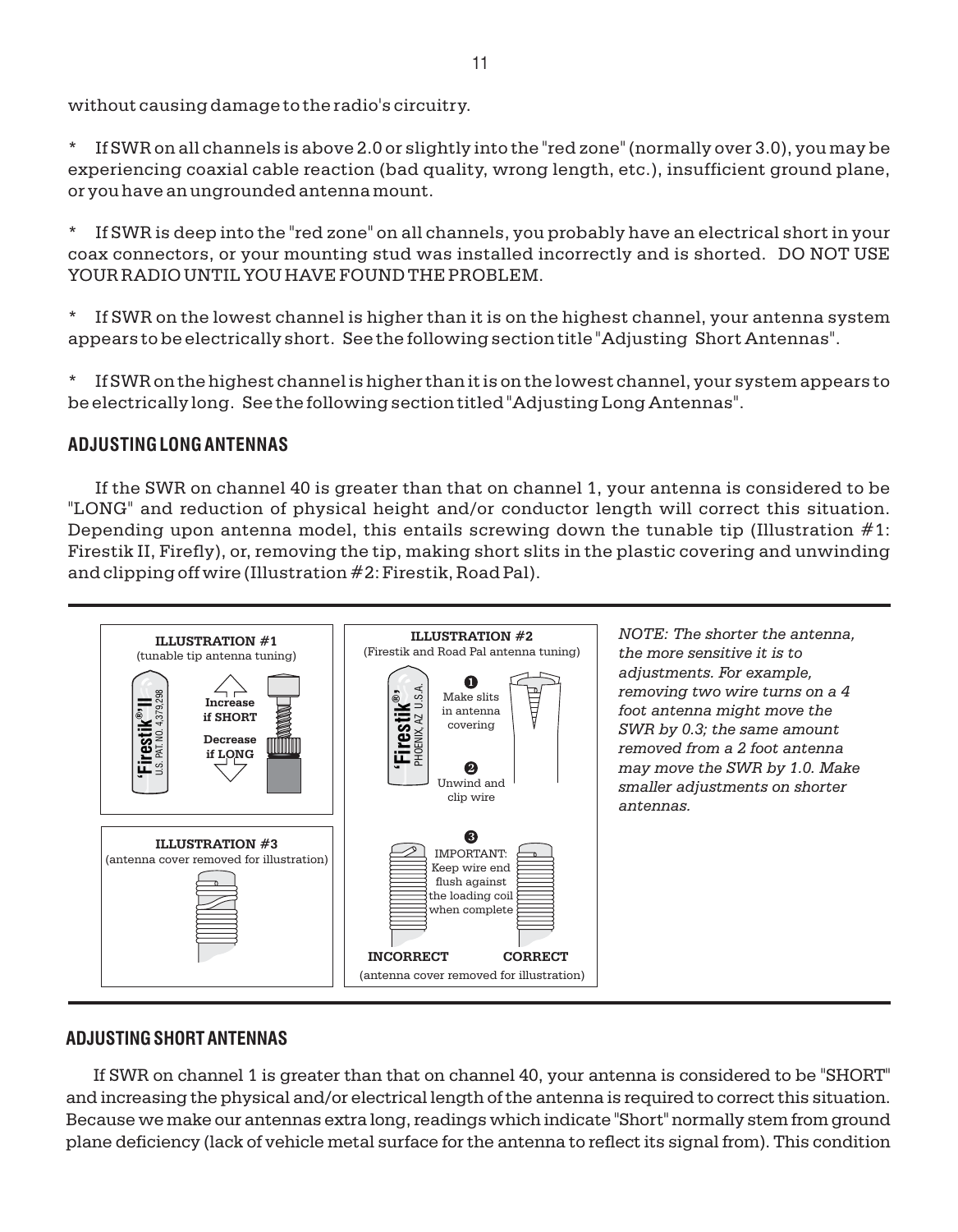is often corrected by adding a spring and/or quick disconnect to increase the physical height. Ground plane deficiencies can also be compensated for by using dual (co-phased) antennas or special noground-plane antenna kits.

Lengthening of the Firestik II and Firefly is accomplished by turning the tuning screw further out (Illustration  $#1$ ). On Firestik and Road Pal models, it requires tip removal, short slits in the plastic covering and, the separation and upward repositioning of three or more wire turns (Illustration #3).

# **DUAL ANTENNAS**

Measurements and determination of short or long conditions are the same as the single antenna procedure. However, when tuning co-phased antennas, if you adjust one antenna, it is advisable to adjust the other in equal amounts to keep them in perfect balance.

# **TESTING CONTINUITY**

Checking your CB antenna system\* for continuity, shorts and opens is a MUST process and should always precede SWR checks and settings. **Exception:** Cable supplied with 'No Ground Plane' antenna kits will have continuity between the center lead and ground.

System includes CB radio, coaxial cable, primary mount, stud mount, spring or quick disconnect, antenna, and \* vehicle or ground plane source.



*For additional technical support, visit the Firestik website at:*

# *www.firestik.com*

*Then, click on "Tech Help" to access or extensive library of technical help articles..*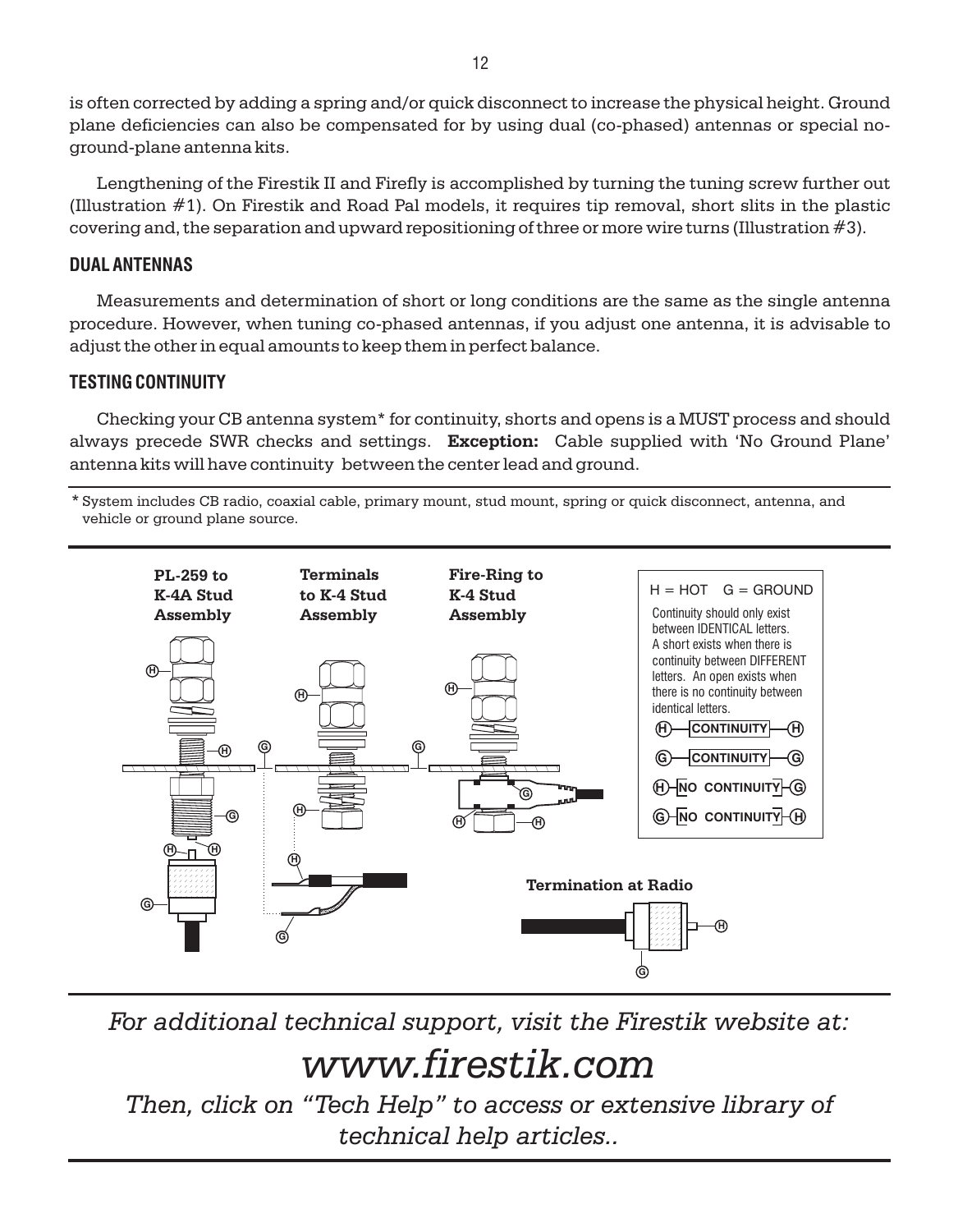# **COAX CABLE PROCESSING with FIRESTIK CONNECTORS**

- A: Using ring/spade terminals
- B: Using PRO-259 with cable type insert.
- C: Using Twist-On connector (T6-259 or T7-259)
- D: Using Twist-On connector w/ rubber boot (BT6-259 or BT7-259)
- E: Using CP-259 to build co-phasing harness

# **THINGS TO KNOW**

RG-58 refers to any RG-58 type cable such as RG-58-U or RG-58- A/U.

\* RG-59 refers to any RG-59 type cable such as RG-59-U or RG-59- A/U.

\* The "A" designation after RG-58 or RG-59 indicates a stranded center conductor, wire made up of

numerous individual strands versus one solid wire.

\* RG-58 type coax is 50 ohm cable and is used for single antenna installations of CB, scanner, 2 meter, and 10-meter Firestik antennas. RG-8 and RG-8X are other common coax types that can be used on single antenna installations.

RG-59 type coax is 72 ohm cable. It is used for dual (co-phased) CB, 2-meter or 10-meter installations. It is also commonly used for TV antennas and AM/FM receive only antennas. Do not use this coax on single CB antenna installations.

The length, type and quality of the coaxial feedline can have a major effect on system performance. If in doubt, use 18ft coax that has the "A" designation after the RG type.

The coax used on Firestik "no-ground-plane" kits must never be altered. It's length and internal features are critical to proper operation.

The shield on "no-ground-plane" kits is intentionally not used at the mount end of the coax. Leave as is.

The shield portion of the coax cable is almost always used as the ground.

# **A: PROCESSING COAX FOR RING/SPADE TERMINALS**

1. Remove 1" (38 mm) of the cable's protective cover (see Diagram A, right).

2. Use end of nail or other pointed object to unbraid the copper shield. When done, pull to one side and twist into a single wire. Trim off any loose ends.

3. Remove 3/8" (10 mm) of the center conductor insulation and dress by twisting strands into one wire.

4. If soldering equipment is available, tin the ends of both wires.

5. If shrink tubing will be used for additional insulation, slide over wire end(s) at this time.

6. Crimp and/or solder terminal(s) to appropriate wire. In most cases, the larger of the two



# **ANATOMY OF 'FIRE-FLEX' COAX CABLE**

Stranded Center Conductor

Polyvinyl Center Conductor Insulator

Braided Copper Shield

Protective Cover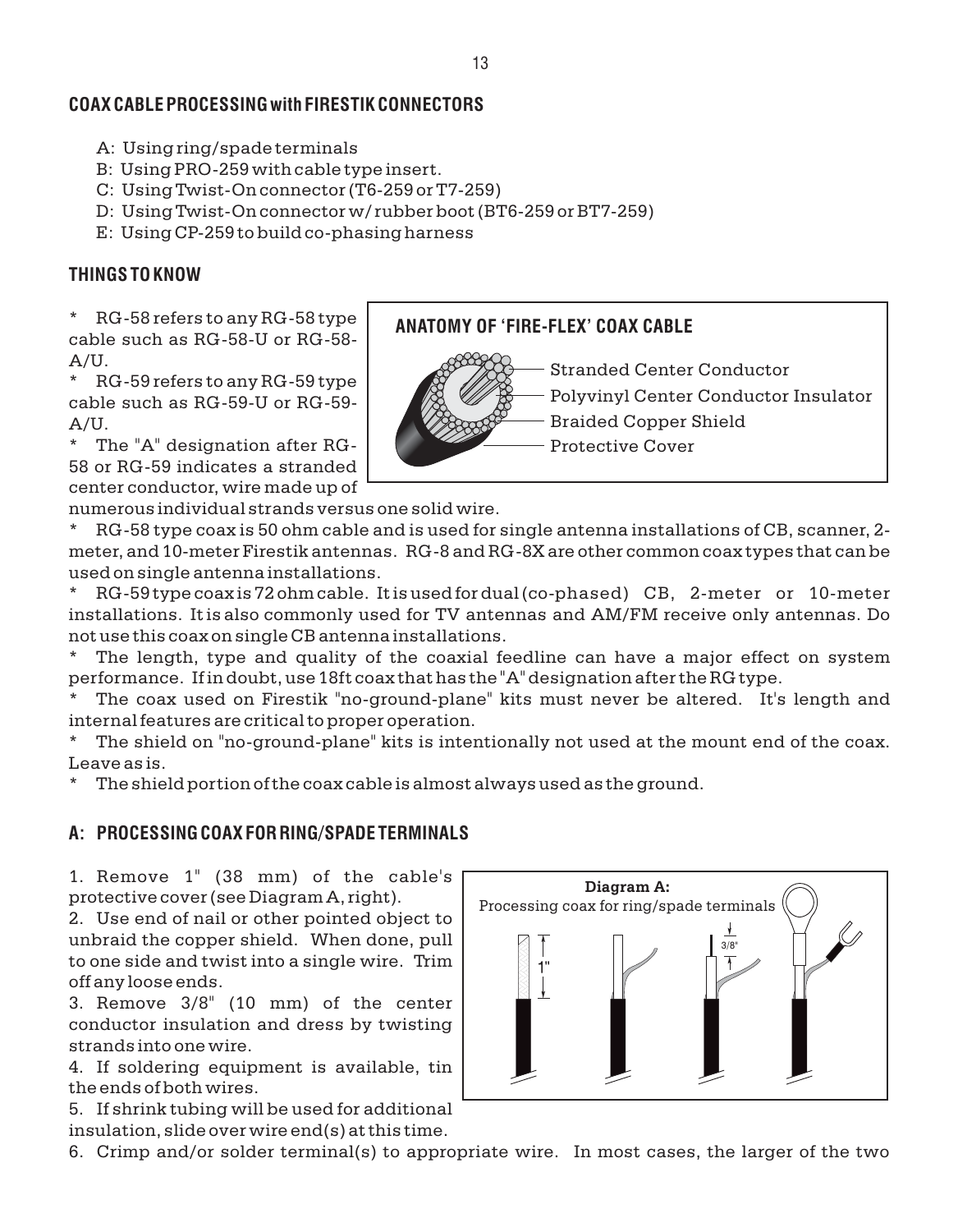terminals will go on the center conductor. If both terminals are the same size but one has it's own insulation, this should be used on the center conductor.

- 7. If shrink tubing was used, slip it over the terminal end and heat until properly fitted.
- 8. Test your work for opens or shorts (see TESTING CONTINUITY, page 12).

# **B: INSTALLING PRO-259 WITH CABLE INSERT**

*NOTE: Soldering iron and solder required for this connector.*

1. Slide appropriate cable adapter over coax, INS-58 for Rg58 cable or INS-59 for RG59 or RG8X cable. Make sure wide shoulder is down, threaded portion up (see Diagram B). 2. Remove (unscrew) PRO-259 knurled barrel sleeve from main connector and drop over coax. Make sure that the internal threads are up.

3. Remove 1" (25 mm) of the cables outer cover.



4. Use end of nail or other pointed object to unbraid the copper shield. Trim to approximately 1/2" (12mm) long all the way around.

5. Remove 1/2" ( 12 mm) of the center conductor insulation and dress by twisting all strands into one wire.

6. Use your soldering iron to tin the end of the center conductor wire.

7. Slide the insert up the cable until the top is even with the trimmed edge of the outer cover. Fold the braided shield over the top of the insert. Make sure the wire does not lay in the treads of the insert. If the braid is a little long, twisting the braid around the insert will keep it out of the threads.

8. Thread the main connector body on to the cable insert until fully seated. Locate shield through one or more holes in main body. Heat body and shield at one or more access holes and fill with solder.

9. Solder center conductor where it protrudes from center pin of main body. Do not over fill or pin will be to fat to fit into mating connector. Trim off any excess wire.

10. Slide the knurled barrel up the cable and re-thread to the main body.

11. Test your work for opens or shorts (see TESTING CONTINUITY, page 12).

# **C: INSTALLING T6-259 OR T7-259 TWIST-ON CONNECTOR**

*Note: Soldering iron and solder required for this connector.*

1. Select appropriate connector for cable type, T6 for RG-58 or T7 for RG-59 coax.

2. Remove (unscrew) knurled barrel sleeve from main connector and drop over coax. Make sure that the internal threads are up (see Diagram C, next page).

3. Remove 1" ( 25 mm) of cables outer cover.

4. Use end of nail or other pointed object to unbraid the copper shield. Trim to approximately 3/8" (10mm) long all the way around.

5. Remove 1/2" ( 12 mm) of the center conductor insulation and dress by twisting all strands into one wire.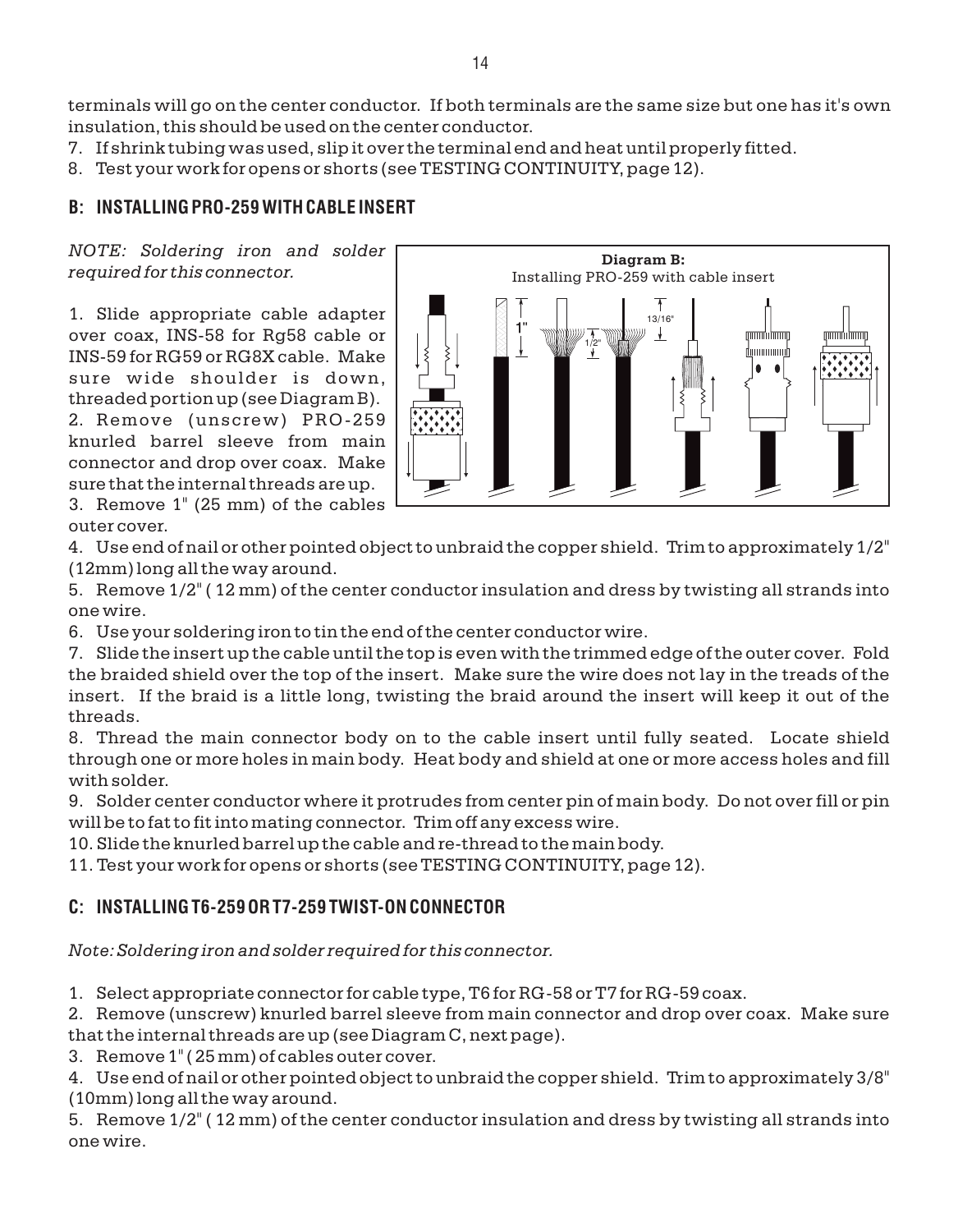7. Fold the braided shield down over the top of the outer cover.

8. Thread the main connector body on to the cable until fully seated or the center conductor is at the end of the main body center pin.

9. Solder center conductor where it protrudes from center pin of main body. Do not over fill or pin will be to fat to fit into mating connector. Trim off any excess wire.

10. Slide the knurled barrel up the cable and re-thread to the main body.

11. Test your work for opens or shorts (see TESTING CONTINUITY, page 12).

# **D: INSTALLING BT7-259 TWIST-ON CONNECTOR W/ RUBBER BOOT**

Note: Soldering iron and solder required for this connector.

1. This connector is designed for use with RG-59 or RG-8X coax.

2. Slide rubber boot over cable with large opening up.

4. Remove 1" (25 mm) of cables outer 3. Remove (unscrew) knurled barrel sleeve from main connector and drop over coax. Make sure that the internal threads are up (see Diagram D, right).

cover.

5. Use end of nail or other pointed

object to unbraid the copper shield. Trim to approximately 1/4" (6mm) long all the way around.

6. Remove 1/2" (12 mm) of the center conductor insulation and dress by twisting all strands into one wire.

7. Use your soldering iron to tin the end of the center conductor wire.

8. Fold the braided shield down over the top of the outer cover.

9. Thread the main connector body on to the cable until fully seated or the center conductor is at the end of the main body center pin.

10. Solder center conductor where it protrudes from center pin of main body. Do not over fill or pin will be to fat to fit into mating connector. Trim off any excess wire.

11. Slide the knurled barrel up the cable and re-thread to the main body.

12. Slide rubber boot up cable and snap over the main body (2 clicks)

13. Test your work for opens or shorts (see TESTING CONTNIUITY, page 12).

*NOTE: If you will be using grommets to protect your cable where it passes through the vehicle body, make sure the grommets are on the cable before processing connector(s).*



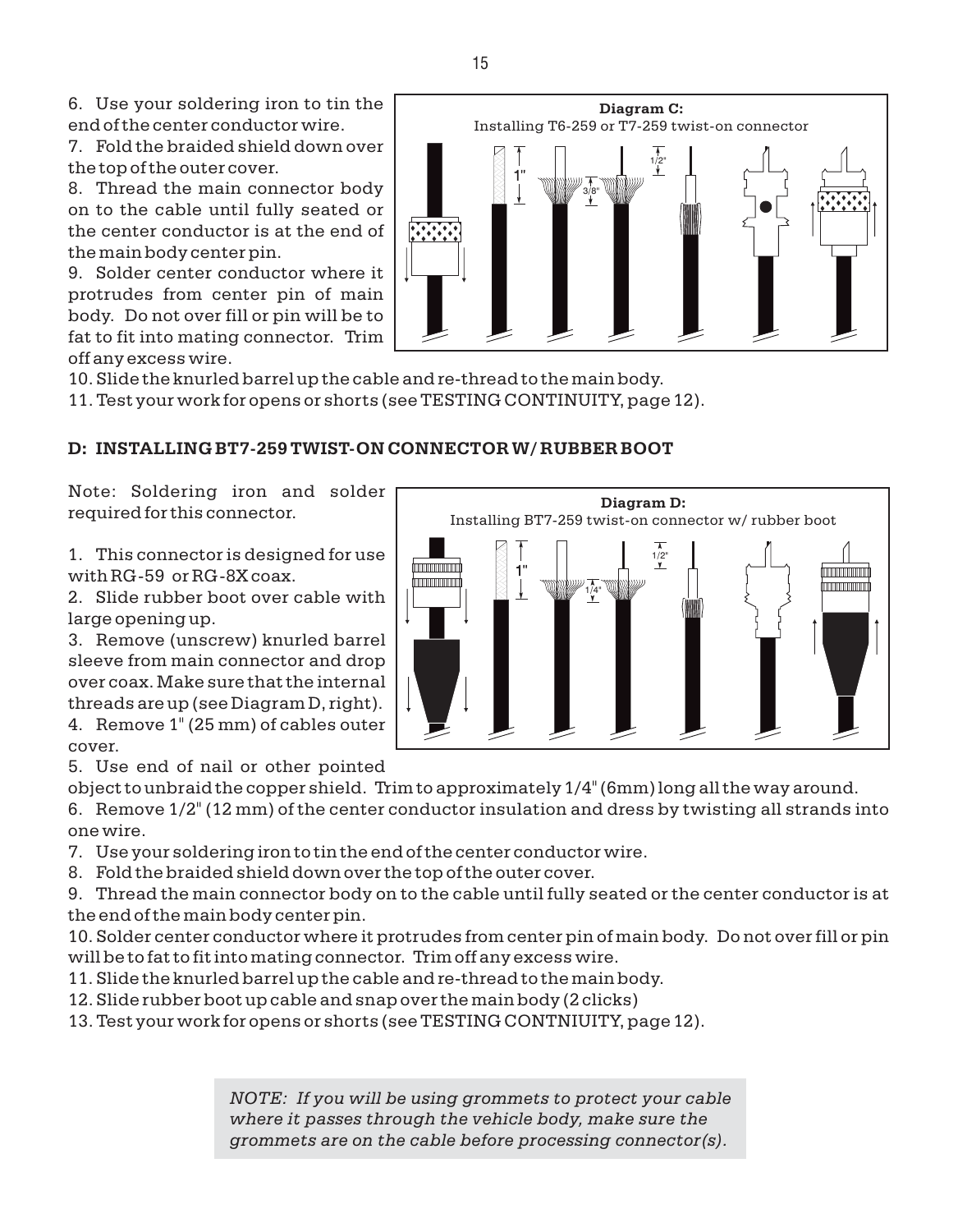#### **E: INSTALLING CP-259 "CO-PHASING HARNESS" CONNECTOR** 16

*Note: Soldering iron and solder required for this connector.*

1. Remove (unscrew) knurled barrel sleeve from main connector and drop over both pieces of coax. Make sure that the internal threads are up (see Diagram E, right).

2. Remove 1" (25 mm) of both cables outer cover.

3. Use end of nail or other pointed object to unbraid the copper shield. Trim to approximately 1/2" (12mm) long all the way around.

4. Remove 1/2" (12 mm) of the center conductor insulation from both

cables and dress each by twisting all strands together.

5. Use your soldering iron and lightly tin the ends of both center conductor wires.

6. Fold the braided shield down over the top of the outer cover on both cables.

7. Insert each cable into the connector body making sure the center conductor protrudes from the body center pin.

8. Solder center conductor where it protrudes from center pin of main body. Do not over fill or pin will be to fat to fit into mating connector. Trim off any excess wire.

- 9. Solder the shield on both cables to the main body using the corresponding access hole.
- 10. Slide the knurled barrel up the cable and re-thread to the main body.
- 11. Test your work for opens or shorts (see TESTING CONTINUITY, page 12).



(Vehicle right,

All 'Firestik' antennas achieve an average tuned SWR of 1.5 to 1 on channels 1 and 40 and as low as 1.1 to 1 on channel 20.



The tuning of a signal transmitting antenna is more critical than that of a receive only antenna. Although we pretune all antennas, on-vehicle fine tuning should be performed.

An SWR meter tells you how efficiently your antenna is transmitting the signal.



Location and type of antenna system will create a variety of signal patterns.

For optimum performance, mount single antennas as close to vehicle center as possible.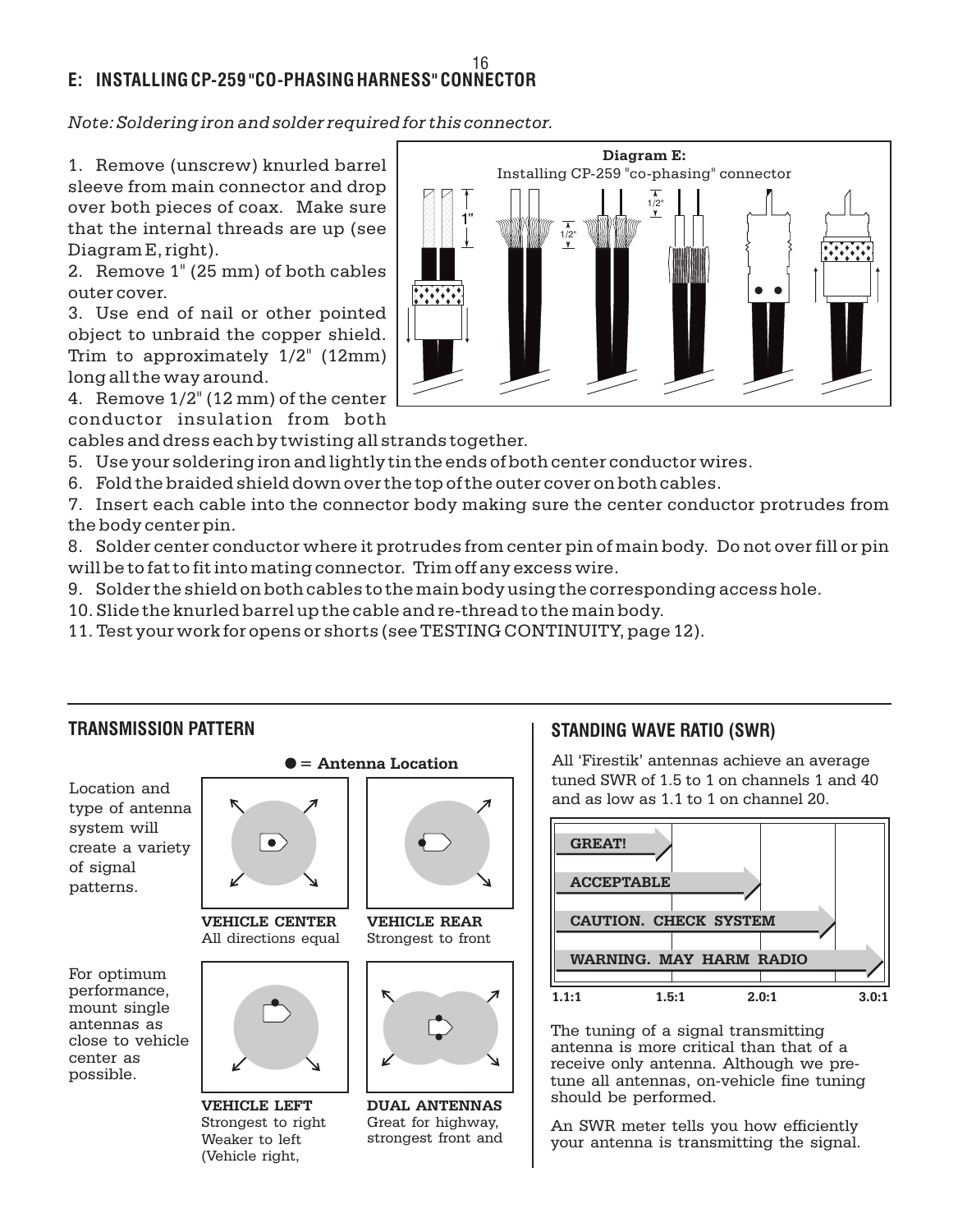## **ABOUT YOUR CB & ANTENNA SYSTEM**

This form answers many of the questions that a Firestik technician might ask when trouble shooting your CB antenna system. Fill out this form as completely as possible and store it close to your CB or wherever you keep your equipment manuals and instructions (i.e. file box, glove compartment, console).

| Coax Termination: $\Box$ PL-259 both ends $\Box$ Terminals @ one end $\Box$ Fire-Ring @ one end |
|-------------------------------------------------------------------------------------------------|
|                                                                                                 |
| Stud Mount Type: SO-239 Ring Terminals Fire-Ring Stud Mount Make: ______________                |
| Stud Mount Material: Plated Brass Aluminum Stainless Steel                                      |
|                                                                                                 |
| Make: Year: Model: Primary Material: Steel Aluminum Fiberglass                                  |
|                                                                                                 |
|                                                                                                 |
| External CB Radio Built-in SWR Meter Model/Make: _______________________________<br>SWR Meter:  |
| SWR Tested at: Radio<br>Antenna Both                                                            |
|                                                                                                 |
| SWR @ Radio: Ch 1______ Ch 19 ______ Ch 40 _____                                                |
| SWR @ Antenna: Ch 1 ______ Ch 19 _____ Ch40 ____                                                |
|                                                                                                 |
| Is a linear amp being used? If so, what model, power, amp rating, and jumper length and type.   |

Have you read the troubleshooting information provided to you and do any of the warning conditions exist on your install? If so, describe

Are there other considerations such as camper shells, fifth wheel trailers, over-head camper, large accessories near antenna mount that we need to know about? Is there any other thing you think may be causing a problem? If so, please describe:

Make a sketch of the vehicle (top view and side view) on the next page of this form.